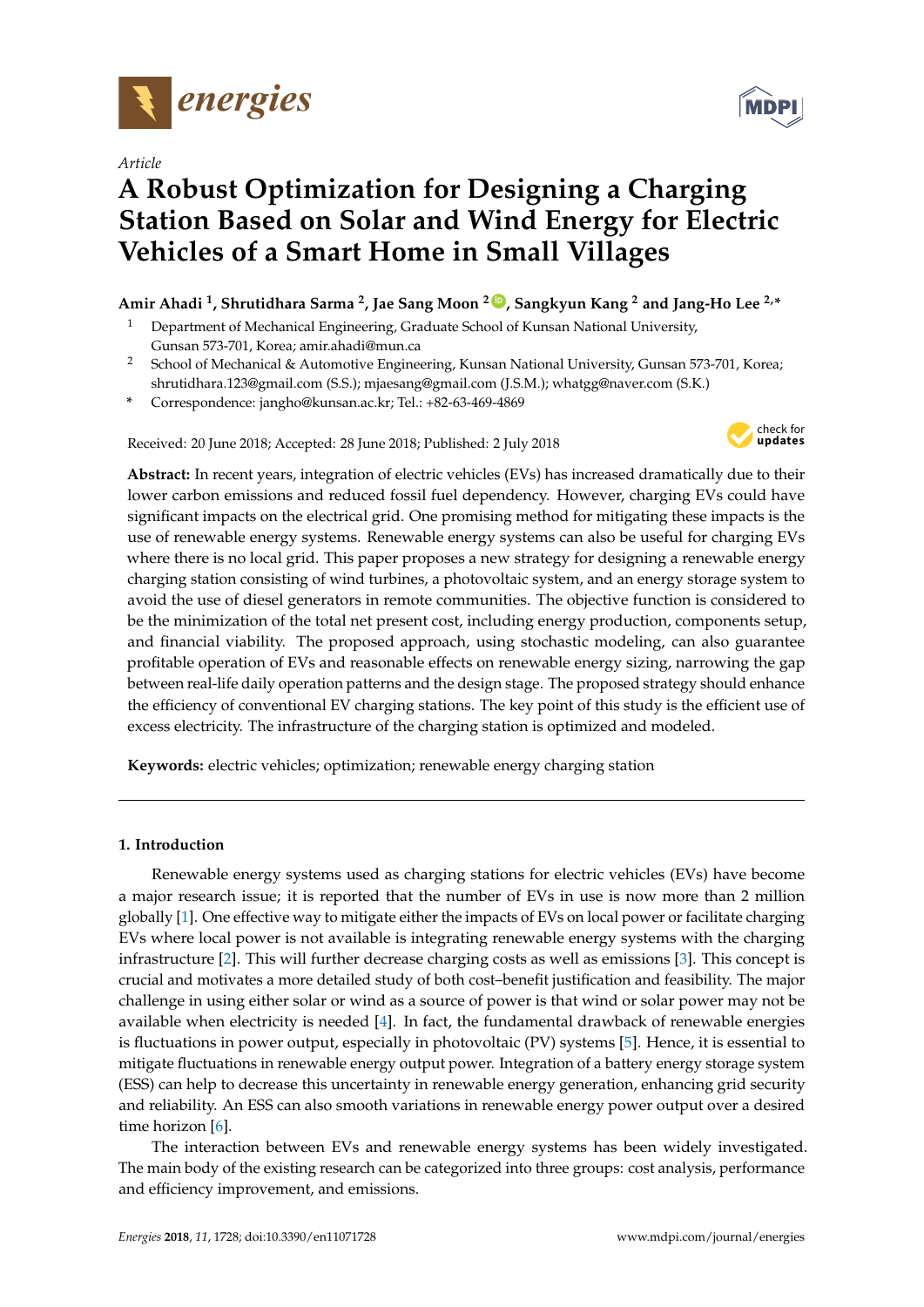Studies in the first category are focused on reducing charging costs, electricity charging costs, and operational costs [7–11]. Efficiency and performance improvement of renewable energy utilization for EVs have also been studied [12–15]. In addition, several groups have examined decreasing emissions when EVs and renewable energy systems are incorporated into the electrical grid [16–18].

In this study, we investigated the optimum design of a hybrid renewable energy system on an island based on practical experiments for charging EVs. The objective of this paper is to present a novel strategy for renewable energy utilization for EVs. The proposed hybrid system consists of a PV system, a wind turbine (WT), and a power converter. In addition, we considered lithium-ion batteries to smooth out fluctuations in renewable energy power output. Particularly, this paper aims to extend the methods developed in [19–21]. A key limitation of these research works was that the effects of excess electricity on the charging electric vehicles were not considered. Hence, the key point of this study is the efficient use of excess electricity. We also considered a DC charging station for a smart home, where external battery chargers are used for fast charging and depleted batteries are exchanged for charged ones (i.e., battery switching) to power the EVs over a short period. It is worth noting that this standard is highly suitable for small communities where grid electricity is not available. A novel approach is then proposed for obtaining the minimum and maximum number of batteries with the optimum configurations by the solar and wind energy potential. Furthermore, it is shown that the WT plays an important role in the EV charging station; therefore, the effect of WTs on the overall system is also investigated.

The rest of paper is organized as follows. Section 2 presents the proposed framework for this study. The infrastructure of the proposed charging station is given in Section 3. The specific details of the system, as well as results, are discussed in Section 4. Section 5 concludes the paper.

#### **2. Infrastructure of the Charging Station**

Various charging stations have been developed in different countries. In practice, there are a several standards for different charging options using either alternating current (AC) or direct current (DC) stations, as well as different types of EVs. In this research, we considered a DC charging station for a smart home, where external battery chargers are used for fast charging and depleted batteries are exchanged for charged ones (i.e., battery switching) to power the EVs over a short period. It is worth noting that this standard is highly suitable for small communities where grid electricity is not available. We considered eTuk vehicles in our study, because they are well-suited to small remote areas for the transport of people and goods due to their small size and ability to access small spaces. Transport of batteries for the EVs can be accomplished in two ways (Figure 1): (1) replacing the discharged batteries with fully charged batteries brought by the EV operator from the local renewable energy station or (2) bringing fully charged batteries from the central station to the service stations by electric trucks. It was assumed that the process of charging batteries, undertaken by a trained driver, is quick, efficient, and effective. The proposed renewable energy charging station and how it works will be discussed in details in Section 3.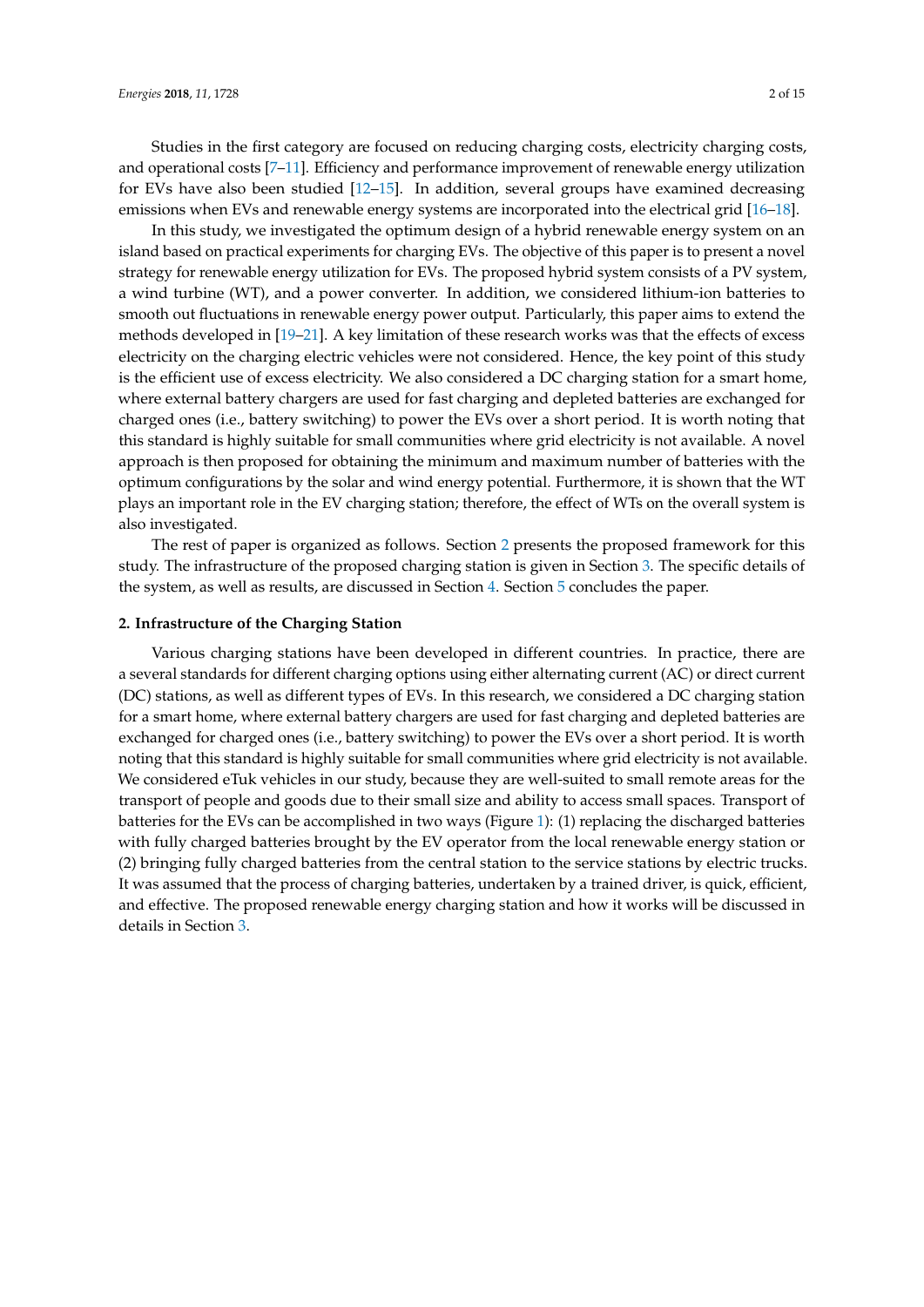

**Figure 1.** Proposed infrastructure at the study site.

## **3. System Modeling and Specification**

The proposed renewable energy charging stations consist of WTs, PV systems, an ESS and an inverter, as shown in Figure 2. Related assumptions and inputs, such as resource data of the proposed site, component parameters, load demand, and sensitivity variables, are given in the following section. In the next section, the optimization and sensitivity results are discussed.



**Figure 2.** Proposed renewable energy charging station.

In this study, the Weibull distribution is defined by [22]

$$
f_D(\tau) = \frac{k}{c^k} \tau^{k-1} \exp\left[-\left(\frac{\tau}{c}\right)^k\right]
$$
 (1)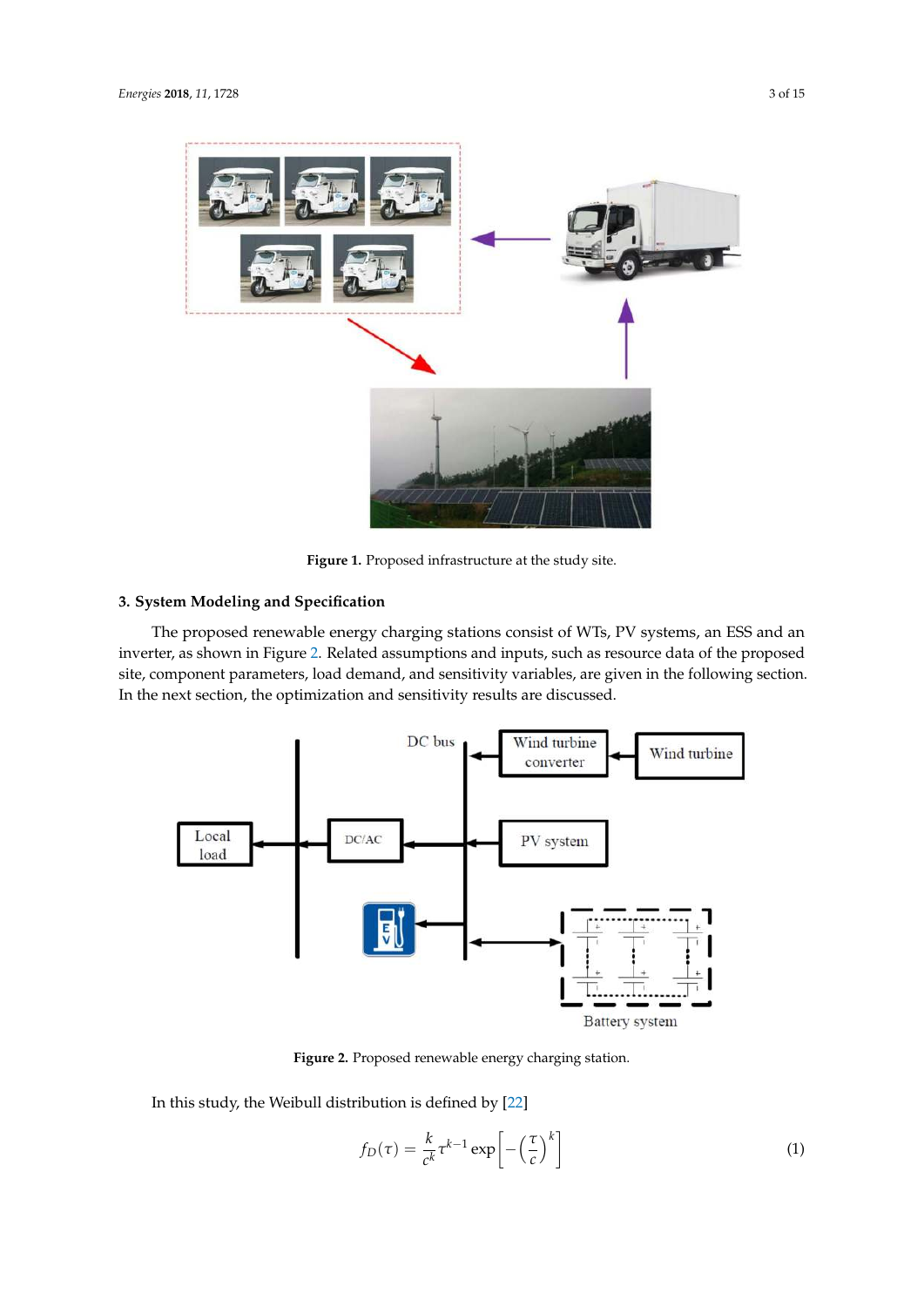where *k* and *c* denote the shape factor and scale factor, respectively, of the Weibull distribution  $f_D(\tau)$ for a certain time *τ*. The maximum likelihood method described in [22] is used to estimate the Weibull distribution parameters *k* and *c*.

It should be noted that, apart from the energy rating limitation of battery systems, we have losses in the converter and battery current limits that should be taken into account to fully utilize the battery system. Therefore, to use the battery system efficiently in this application, the following limitations must be considered in the structure of the battery system:

- 1. SOC: The state of charge of a battery system indicates the available capacity of the battery system as a percentage of the rated capacity. The nominal or available capacity is given by the manufacturer and represents the maximum charge of the battery that can be stored. As neither depletion nor overcharge in the battery is desirable, the SOC of the battery must be kept within proper limits—between 30% and 100%. As such, the charge/discharge time of the battery system will be determined by the limitation in the SOC for the battery, as well as the energy left in the battery.
- 2. Depth of discharge (DOD): Cycle life is an important parameter of a battery system that decreases as the DOD increases. Many cell chemistries cannot tolerate deep discharge and may be permanently damaged after complete discharge. Thus, the DOD should be limited to an appropriate range to protect the battery from death and increase the cycle life of the battery. This range can be deduced from the limitation that SOC should not drop below a critical level.
- 3. Battery throughput: This corresponds to the amount of energy that can be cycled in the battery system during one year.

Developing a precise model of a battery system considering all specific factors is a complicated task. It has been said that a battery system can be modeled to consist of a resistor  $(R_b)$  in series with an ideal voltage source  $(E_0)$ . The open circuit voltage  $(V_{OC})$  gives the voltage across the battery. Meanwhile, the voltage across the resistor  $R_b$  and battery gives the terminal voltage of the battery  $V_b$ , as shown in Figure 3.  $R_b$  is a function of the SOC of the battery system (i.e., it varies depending on the SOC).



**Figure 3.** Battery model.

Hence,  $R_b$  can be expressed as

$$
R_b = \frac{R_o}{S^k} \tag{2}
$$

where  $R$ <sup>*o*</sup> is the resistor of the battery in full charge (Ω) and *k* is the capacity coefficient. *S* is the SOC factor and varies from 0, fully discharged, to 1, fully charged, given as follows:

$$
S = 1 - \frac{Ah}{C_{10}}\tag{3}
$$

where  $C_{10}$  denotes the 10 h capacity (*Ah*) at the reference temperature, *h* is the time of discharging (h), and *A* is the discharge current (A). From this, we can derive the relationship between the battery capacity and the discharge range as

$$
Cap = F \times I^{\mathcal{Y}} \tag{4}
$$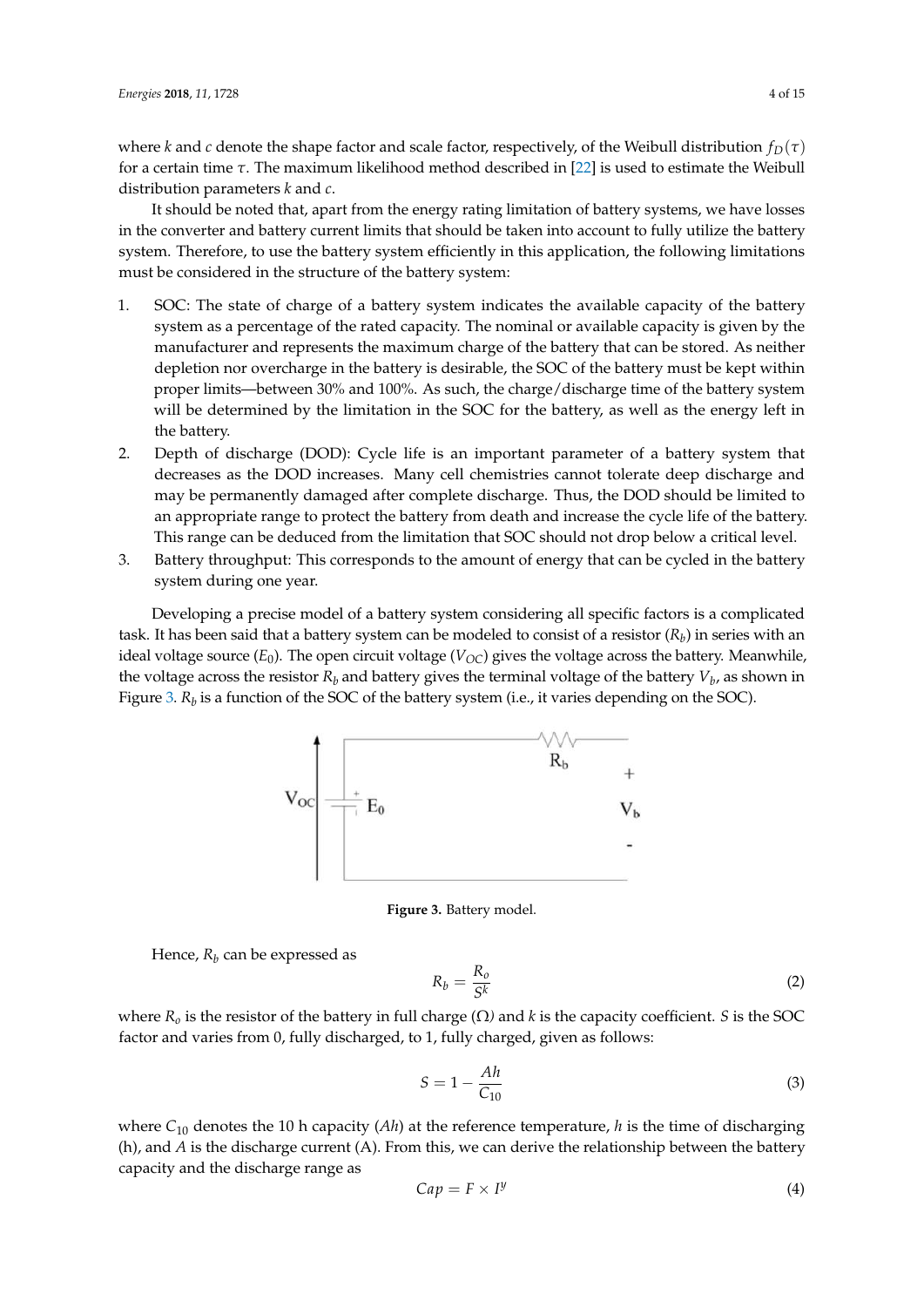where *Cap* is the battery capacity (*Ah*), *I* is the discharge current (A), and *F* and *y* are constant values that can be obtained using the Peukert factor.

In this study, the lifetime throughput (*Q*lifetime,i) of the batteries is calculated as

$$
Q_{lifetime,i} = f_i d_i \left[ \frac{q_{\text{max}} V_{nom}}{1000W/kW} \right]
$$
\n(5)

where  $f_i$  is the number of cycles to failure,  $d_i$  is the depth of discharge (%),  $q_{max}$  is the maximum capacity of the battery (*Ah*), and *Vnom* is the nominal voltage of the battery (*V*). It must be noted that a fraction for "d" must be used in Equation (5).

The proposed method and the logical approach presented in Ref. [19] was adopted in this study for optimal design of the system. The objective function of the study is considered as

$$
Minimize C_T = C_M + C_C
$$
\n(6)

where *CT*, *CM*, and *C<sup>C</sup>* denote the total cost, the maintenance cost, and capital cost of the system, respectively.

The capital cost as well as the maintenance cost of the system are given as [19]

$$
C_C = \frac{j(1+j)^n}{(1+j)^n - 1} \times \left[ N_W \times C_W + N_{PV} \times C_{PV} + \left( \frac{n}{L_B} \right) \times N_{BT} \times C_{BT} + \left( \frac{n}{L_{Inv}} \right) \times C_{Inv} + C_B \right] \tag{7}
$$

$$
C_M = \left[ C_M^W \times \sum_{t=1}^{24} E_W^t + C_M^{PV} \times \sum_{t=1}^{24} E_{PV}^t + C_M^{BT} + C_M^{Inv} + C_M^B \right] \times 365 \tag{8}
$$

where *NW* represents the number of wind turbines, *CW* is the unit cost of a wind turbine, *NPV* is the number of *PV* panels, *CPV* is the unit cost of *PV* panel, *LB* is the battery's life span, *NBT* is the number of batteries, and *CBT* is the unit cost of a battery, *LInv* represents the life span of the inverter, *CInv* is the inverter cost, and *CB* is the cost of the backup generator. *n* is number of years for project lifetime and *j* represents the interest rate of the system.  $C_M^W$  is the maintenance cost of the wind turbine per kWh, and  $C_M^{PV}$  is the maintenance cost of the PV panel per kWh.  $C_M^{BT}$ ,  $C_M^{Inv}$ , and  $C_M^B$  denote the maintenance cost of a battery, inverter, and backup generator, respectively.

The total energy generated by the wind turbines and *PV* systems at time *t* are evaluated as [19]:

$$
E_W^t = P_W^t \times \Delta t \tag{9}
$$

$$
E_{PV}^t = P_{PV}^t \times \Delta t \tag{10}
$$

where  $P^t_W$ , and  $E^t_W$  denote the power and energy generated by the wind turbines, respectively,  $\Delta t$  is the study time.  $P_{PV}^t$  represents the power generated by the PV panels,  $E_{PV}^t$  is the energy generated by the *PV* panels.

### **4. Results and Discussion**

The site is located in the South Sea and is the smallest island of over 3000 islands in South Korea, with a population of 60 across 20 houses. This island is an off-grid system. The island has a latitude of 34.26◦ and longitude of 126.25. Figure 4 shows an aerial view of the proposed site in Jung-Ma-Do Island, South Korea, as indicated by 'A' in the figure.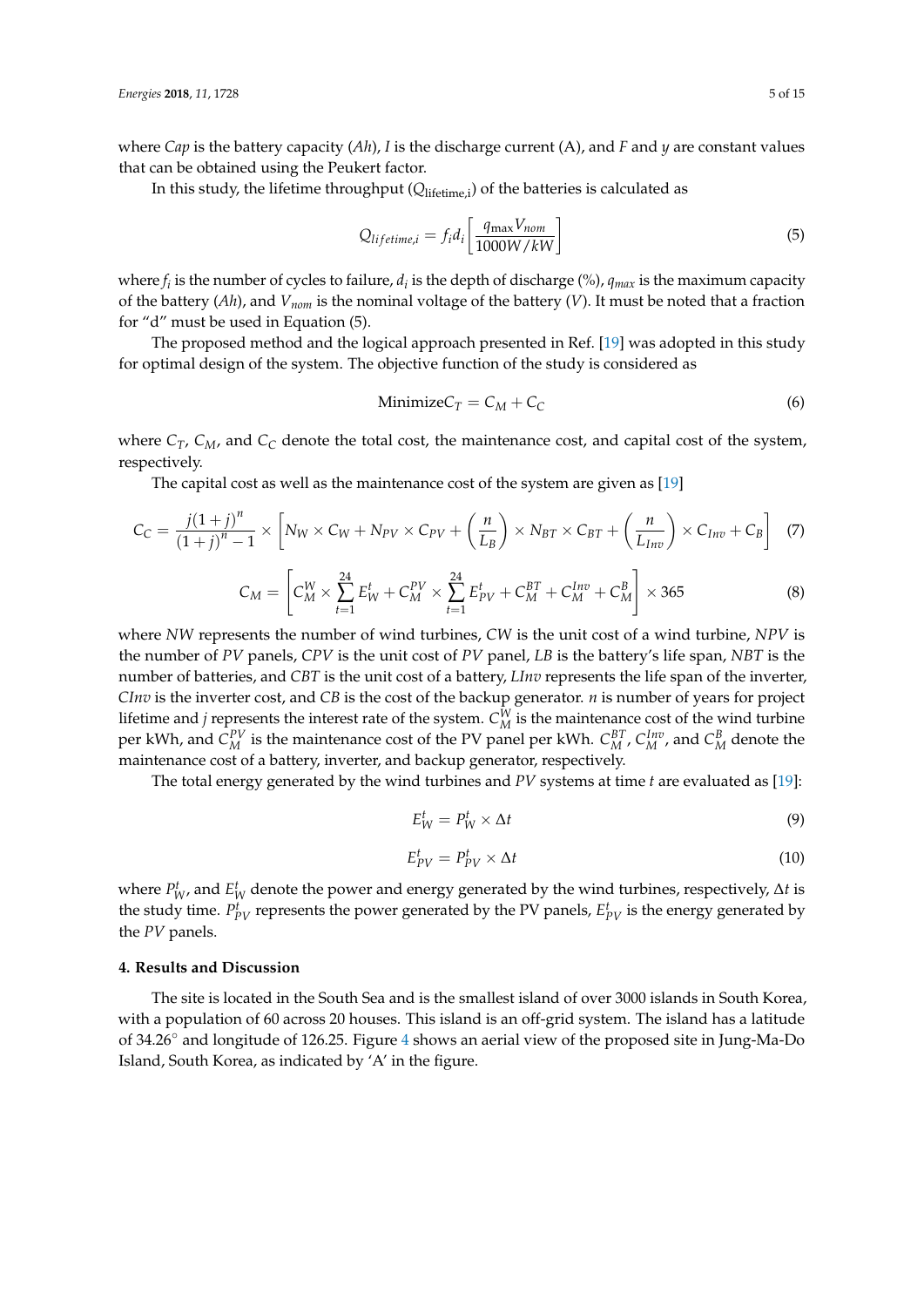

lungmado

**Figure 4.** Geographical layout of the proposed location, Jung-Ma-Do Island, South Korea (Google Maps, 2015).

The eTuk [23] is a small electric vehicle developed by the Tuktuk Factory. The characteristics of the eTuk are given in Table 1.

| Items                                           | Specification                       |
|-------------------------------------------------|-------------------------------------|
| Electric motor                                  | DC motor                            |
| Maximum speed                                   | $50 \text{ km/h}$                   |
| Passengers                                      |                                     |
| Maximum payload                                 | $300 \text{ kg}$                    |
| Outline (length $\times$ width $\times$ height) | $2980 \times 1410 \times 1850$ (mm) |

**Table 1.** eTuk characteristics [23].

In addition, the infrastructure charging standard for EVs is given in Table 2. Home charging includes residential and workplace locations. Semipublic charging stations are those in workplaces, markets, and community facilities. Public charging stations are those in city centers, high streets, and tourist attractions.

Battery options Lead acid or lithium-ion

|  |  |  |  | Table 2. Charging standard for infrastructure. |
|--|--|--|--|------------------------------------------------|
|--|--|--|--|------------------------------------------------|

| <b>Items</b>        | <b>Specification</b>                      |
|---------------------|-------------------------------------------|
| Home charging       | Level 1/2, mode $\frac{1}{2}$             |
| Semipublic charging | Level 2, mode 2                           |
| Public charging     | Level 2/3, mode 2/3, DC charging (mode 4) |

Levels 1–3 are linked to the capacity of the charging station. Modes 1–3 are related to the protection types of the charging station. The charging station is designed using an external battery charger for fast charging in mode 4. In reality, depleted batteries are exchanged in mode 4. Mode 4 is well-suited to remote areas and has been considered in our study.

The following assumptions are made according to data from the Tuktuk Factory, as well as the IEC 61851-1 standard. The charging time of the EVs is considered to be fast charging (2 h); energy consumption per EV is 1 kWh/1km; charging time is between 6 a.m. and 7 a.m.; five EVs are considered to be implemented in the site, based on the population of the site (60 with twenty houses); 20% variation in day-to-day charging amount and 20% variation in time steps of the EVs are included. To model the EV as a DC load, a symmetric load profile was constructed, equal to the maximum load that the station could cover over the charging time.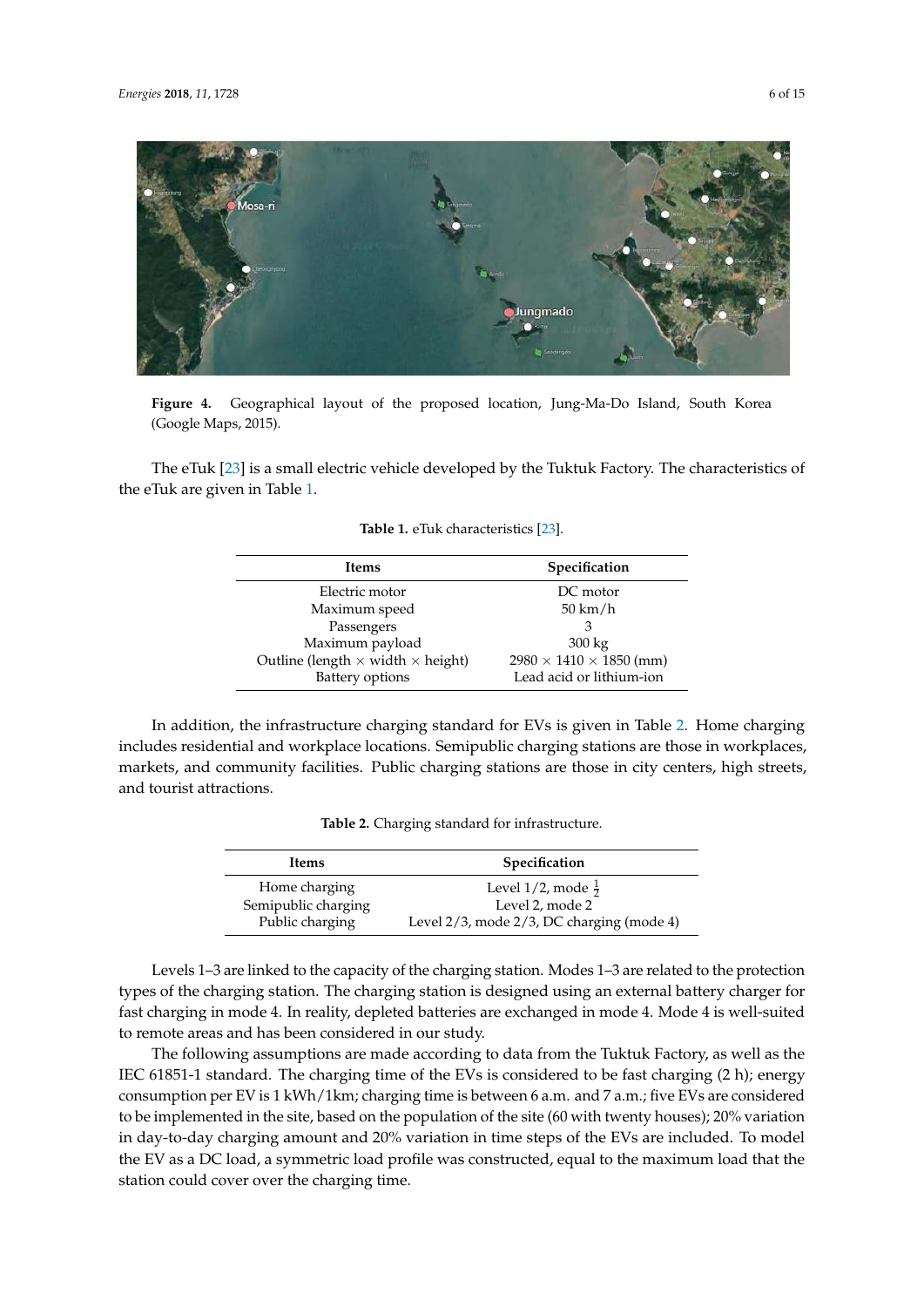The daily and average monthly wind speed and solar radiation on the island are shown in Figures 5 and 6; there was no solar radiation between 18:00 to 8:00 on 1 January. The monthly average wind speed ranged from approximately 4.140 m/s (June) to 6.06 m/s (February). The highest wind speed occurred in February. In addition, the monthly average solar radiation ranged between 2.5 and 6 kWh/ $m^2$ /day. The highest value of solar radiation was recorded in May. The annual average monthly wind speed and solar radiation at the site were recorded as  $4.92 \text{ m/s}$ , and  $4.48 \text{ kWh/m}^2/\text{day}$ , respectively. The annual wind speed was recorded as  $4.92 \text{ m/s}$  and the maximum wind speed as  $29.70 \text{ m/s}$ .



**Figure 5.** Daily radiation and wind speed at the site (1 January).



**Figure 6.** Monthly average radiation and wind speed at the island.

As mentioned in Section 3, the maximum likelihood method [22] is used to estimate the Weibull distribution parameters *k* and *c*, as shown in Figure 7. Additionally, the power curve of the Osiris 10 kW wind turbine is given in Figure 8. The wind turbine rated speed is 12.50 m/s. The cut-in and cut-out wind speeds are 2.4 m/s and 19 m/s, respectively. The wind power density, measured in watts per square meter, indicates how much energy is available at the site for conversion by a wind turbine.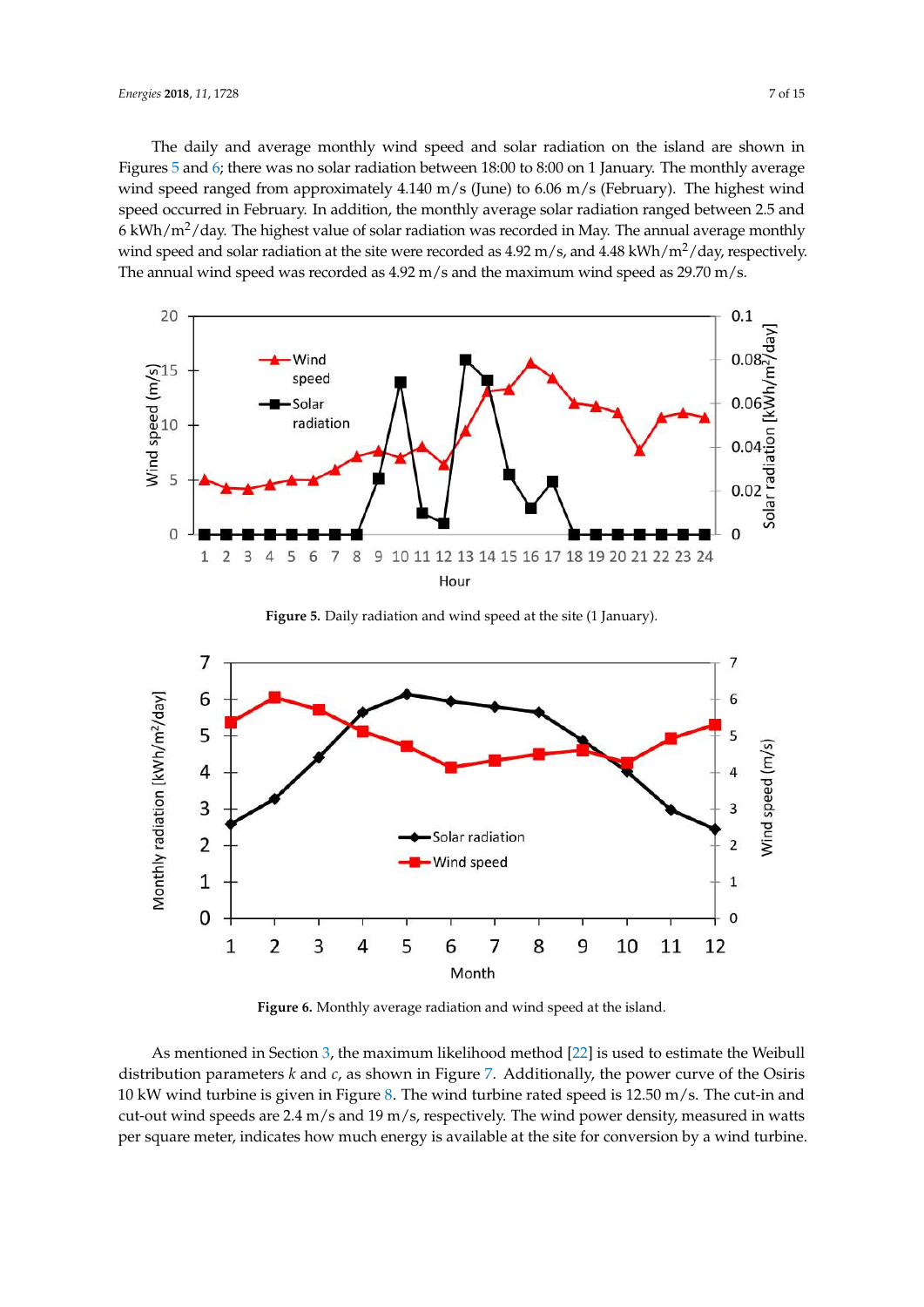

Figure 7. Weibull distribution probability at the island, (scale factor: 5.53 m/s; shape factor: 1.79 extracted by the maximum likelihood method [22]).



**Figure 8.** Power–speed characteristic curve of the Osiris 10 kW wind turbine [24].

Figures 9 and 10 show the load profile of the proposed site. To get an accurate load profile, the variation of the load was considered to be 20% with a time step of 20% per day. In Figure 10, local loads are presented in red triangles, where load of EVs is presented in black squares. The average energy and power demand was 234 kWh/d and 9.8 kW, respectively. The peak load at the site was estimated as 30.4 kW. The highest energy demand occurred in August. In addition, the load varied throughout the day, for instance from 5 kW to 16 kW on January 1st, with the highest peak of about 16 kW at 8:00.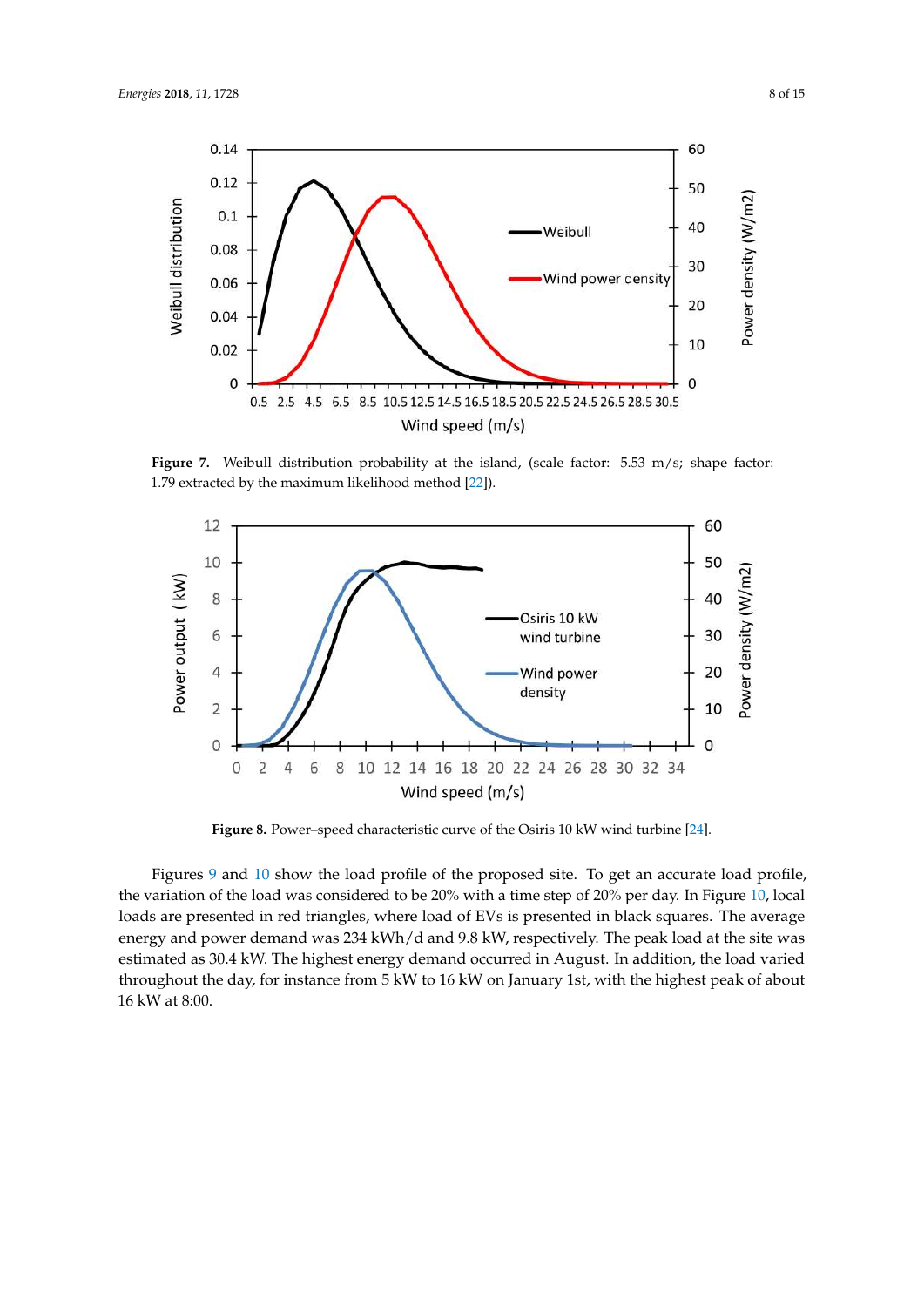

**Figure 9.** Daily variation in local load and electric vehicle (EV) power for 1 and 2 January.



**Figure 10.** Yearly load profile at the island.

The design detail for each component in the proposed system is provided in Tables 3–6.

| <b>Items</b>                                          | Specification |
|-------------------------------------------------------|---------------|
| Cost of photovoltaic array $(\frac{6}{\text{K}})$     | 2613.45       |
| Replacement cost of photovoltaic array (\$/kW)        | 2287.75       |
| Operation and maintenance cost of PV array (\$/kW/yr) | 17.56         |
| Working life of the photovoltaic modules (yr)         | 20            |

**Table 3.** Characteristics of the photovoltaic (PV) system.

**Table 4.** Characteristics of the wind turbine (WT) system.

| Items                                     | Specification |
|-------------------------------------------|---------------|
| Capital cost of wind turbine (\$/kW)      | 6793.30       |
| Replacement cost of wind turbine (\$/kW)  | 5248.50       |
| Operation and maintenance cost (\$/kW/yr) | 97.55         |
| Operational life of wind turbine (yr)     | 20            |
| Hub height (m)                            | 20            |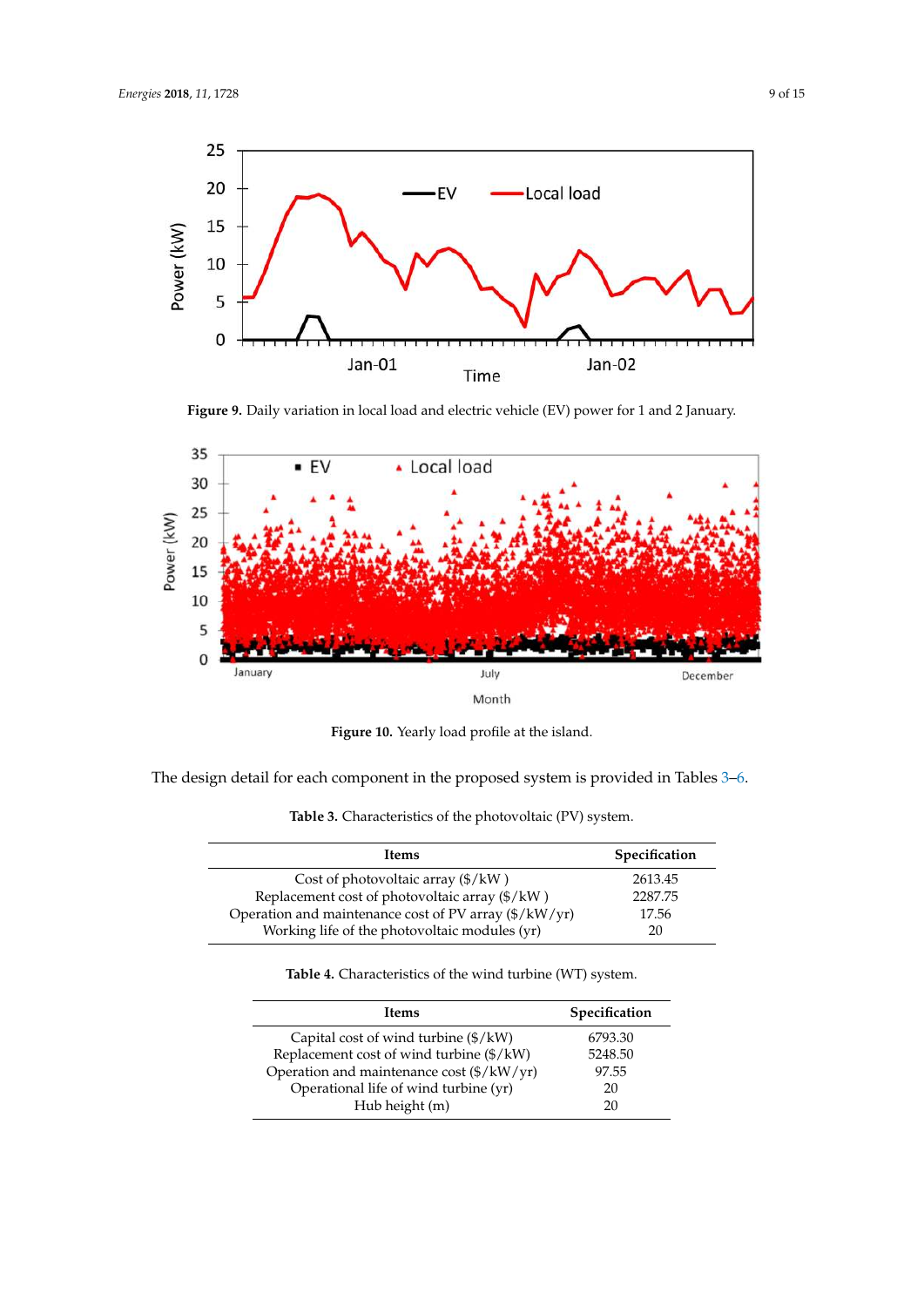| <b>Items</b>                                                 | Specification |
|--------------------------------------------------------------|---------------|
| Capital cost of power converter $(\frac{6}{\text{K}})$       | 2289.51       |
| Replacement cost of power converter (\$/kW)                  | 2074.87       |
| Operation and maintenance cost of power converter (\$/kW/yr) | 10.04         |
| Lifetime of inverter (yr)                                    | 20            |
| Efficiency of inverter (%)                                   | 95            |
| Capacity relative to inverter (%)                            | 100           |
| Efficiency of rectifier (%)                                  | 85            |

**Table 5.** Characteristics of the power converter.

**Table 6.** Characteristics of the battery system.

| Items                                                          | Specification |  |  |
|----------------------------------------------------------------|---------------|--|--|
| Nominal capacity (Ah)                                          | 280           |  |  |
| Nominal voltage for one cell (V)                               | 3.2           |  |  |
| Number of cells in the battery module *                        | 92            |  |  |
| Capital cost $(\frac{4}{\kappa}$ Wh)                           | 652           |  |  |
| Replacement cost (\$/kWh)                                      | 652           |  |  |
| Operation and maintenance cost $(\frac{4}{\kappa}Wh/\gamma r)$ | 21.74         |  |  |
| Initial state of charge $(\%)$                                 | 95            |  |  |
| Minimum state of charge $(\%)$                                 | 5             |  |  |
| Round trip efficiency (%)                                      | 95            |  |  |
| Float life (yr)                                                | 10            |  |  |
| Maximum charge rate $(A/Ah)$                                   | 0.321429      |  |  |
| Maximum charge current (A)                                     | 140           |  |  |
| Maximum discharge current (A)                                  | 280           |  |  |
| Maximum capacity (Ah)                                          | 282.634       |  |  |
| Capacity ratio c[-]                                            | 0.822         |  |  |
| Rate constant k[1/h]                                           | 2.758         |  |  |

\* Note that the bus voltage for the lithium-ion battery is 294 V. The number of cells in one battery module is 92.

It is worth noting that the lifetime throughput of the single lithium-ion battery was estimated as 904.4 kWh and calculated according to Table 7. Figure 11 shows the lifetime curve of the lithium-ion battery. The lifetime curve reveals the number of cycles to failure versus the depth of the cycles. The lifetime throughput (*Qlifetime,i*) can be calculated from the lifetime curve of the battery as

$$
Q_{lifetime,i} = \frac{f_i \times d_i \times q_{\text{max}} \times V_{\text{nom}}}{1000} \tag{11}
$$

where  $f_i$  is the number of cycles to failure,  $d_i$  is the depth of discharge (%),  $q_{max}$  is the maximum capacity of the battery (Ah), and *Vnom* is the nominal voltage of the battery (v).

**Table 7.** Lifetime throughput calculation parameters of the lithium-ion battery.

| Depth of Discharge (%) | <b>Cycles to Failure</b> |  |  |  |  |
|------------------------|--------------------------|--|--|--|--|
| 80                     | 1000                     |  |  |  |  |
| 50                     | 2000                     |  |  |  |  |
| 30                     | 4000                     |  |  |  |  |

Figure 12 shows the capacity curve of the lithium-ion battery. Based on the kinetic battery model and the capacity curve of the batteries, we can calculate the maximum capacity, capacity ratio, and rate constant of the capacity, as reported in Table 6.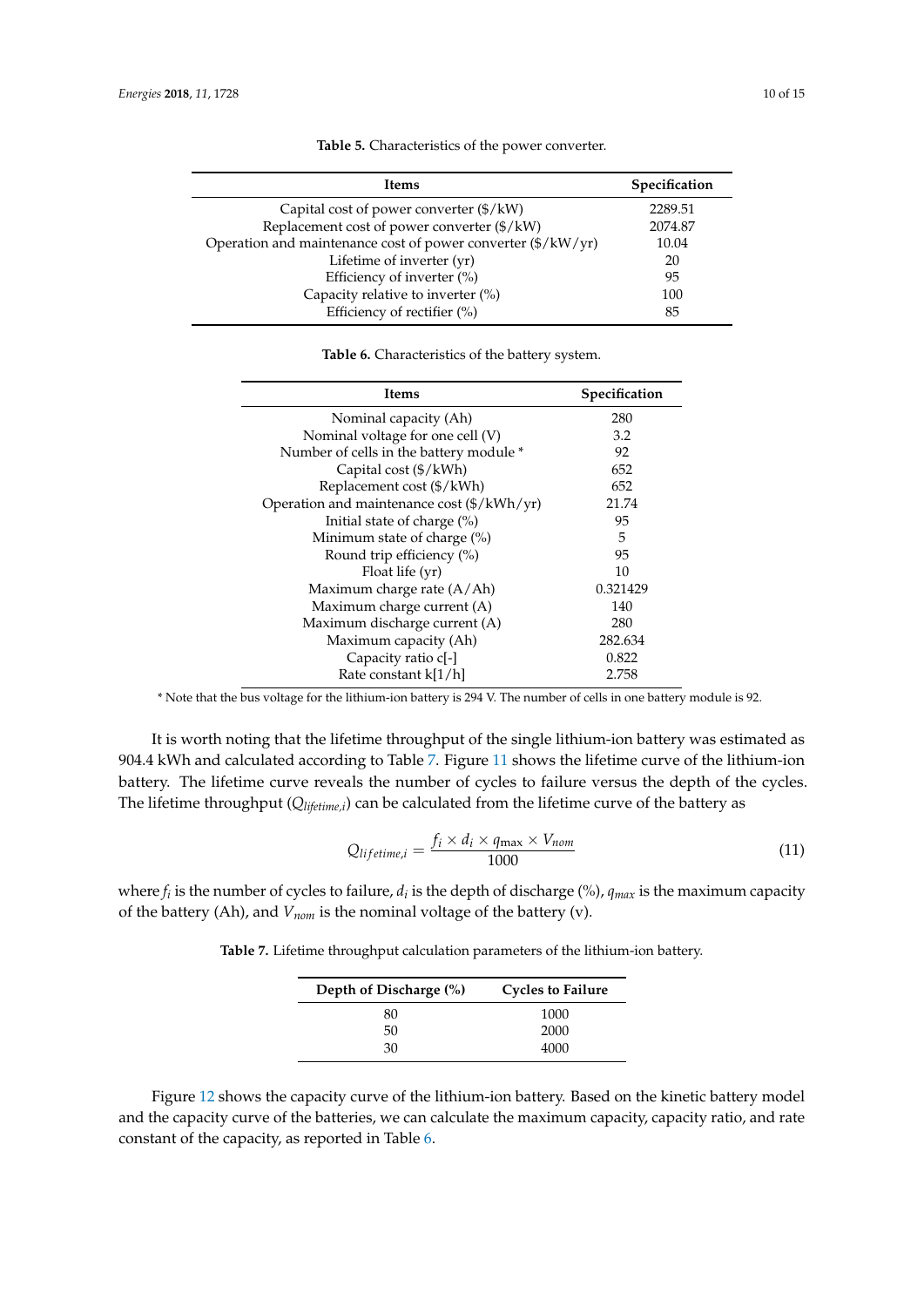



**Figure 11.** Lifetime curve of the lithium-ion battery.



**Figure 12.** Capacity curve of the lithium-ion battery system.

Based on the above meteorological data, component costs and load profile, several case studies were carried out to acquire the optimum configuration of the proposed hybrid renewable energy system. Tables 8 and 9 show the optimum design of the proposed system according to a sensitivity analysis conducted on WTs and the ESS, respectively. The optimal system considering 368 batteries with 30 kW of inverter power had a total power of 130 kW with a 24% WT fraction and a 76% PV fraction. This combination resulted in the lowest net present cost (NPC) of \$1,182,040. It is worth noting that the optimal case without considering EVs is 30 kW of WT, 130 kW of PV system, and 35 kW of inverter with 276 batteries, with a total NPC of \$1,159,326. According to wind speed and solar radiation data at the site, capacity factors for the WT (25%) and PV systems (16%) were estimated. The WT capacity factor of 25% demonstrates the ratio of WT actual power output over 8760 h (one year of operation), to potential output power if operated at full capacity during the year.

Figure 13 shows the optimum combination of PV and wind systems with increasing battery numbers, to obtain the minimum and maximum number of lithium-ion batteries.

We can see from Figure 13 that the total power can be dramatically reduced for systems with a large number of batteries. However, further decreases in wind turbines and PV panels were not observed (70 kW of PV system and 10 kW of WT system) as the number of batteries increased from 920 to 1196, as the ESS is not a power-generating component, and the minimum necessary renewable energy system (i.e., PV and wind system) should be implemented to match the load. Hence, the total number of batteries should range between 276 and 920. Explicitly, the minimum number of batteries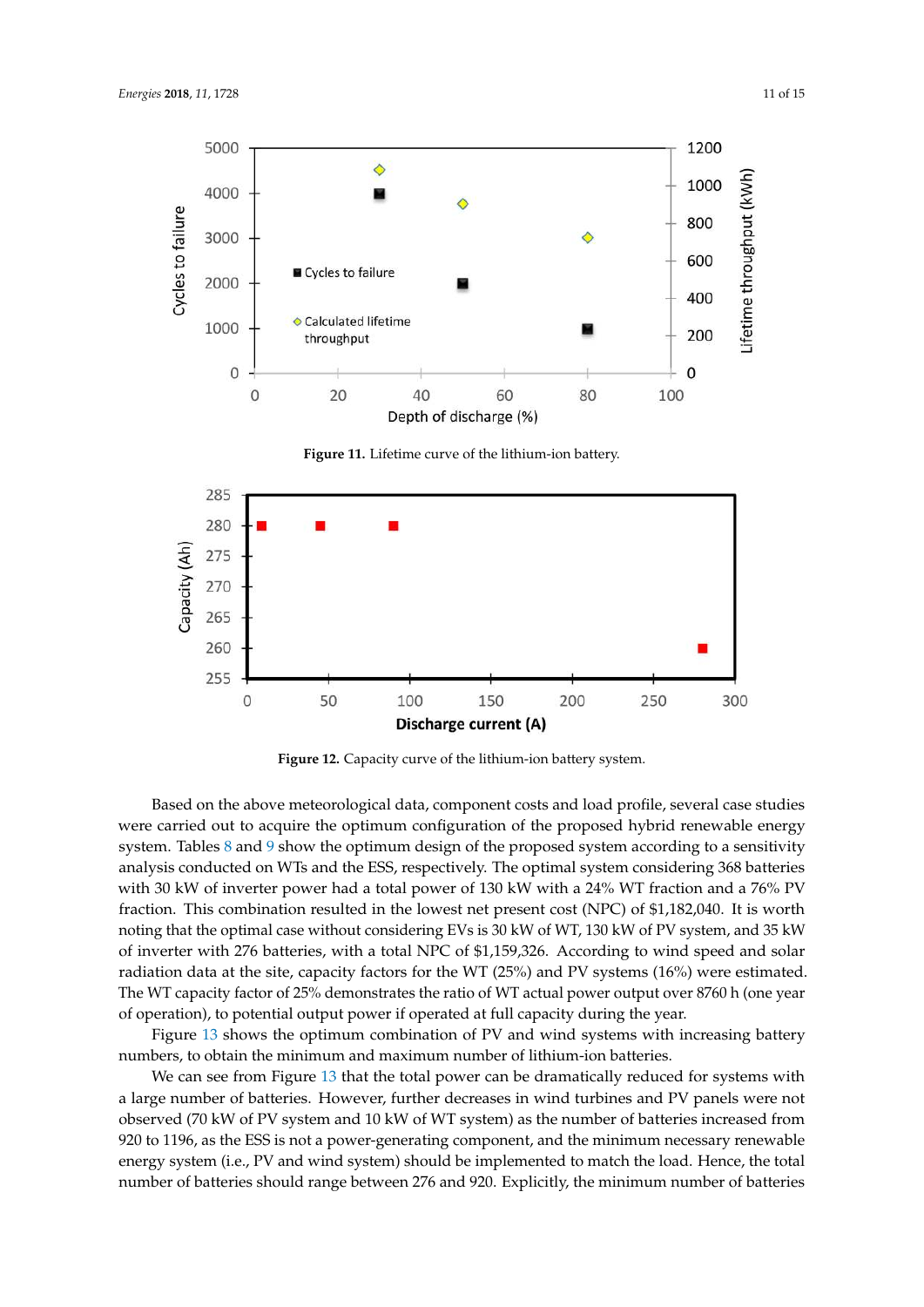was considered to be 92. However, this cannot be economically matched with the load. On the other hand, having more than 920 batteries had no effect on the renewable hybrid system combination because the load was already matched and no additional changes were observed in the system configurations. Therefore, the ESS must range between 276 and 920.

**Table 8.** Optimization results of the proposed hybrid renewable energy charging station.

| WT (kW)                          | 10    | 20    | 30    | 40    | 50    | 60   | 70    | 80    | 90   | 100   |
|----------------------------------|-------|-------|-------|-------|-------|------|-------|-------|------|-------|
| WT fraction $(\%)$               | 5.26  | 13.33 | 23.07 | 33.33 | 41.66 | 50   | 41.17 | 47.05 | 50   | 52.63 |
| PV (kW)                          | 180   | 130   | 100   | 80    | 70    | 60   | 100   | 90    | 90   | 90    |
| PV fraction $(\% )$              | 94.73 | 86.66 | 76.92 | 66.66 | 58.33 | 50   | 58.82 | 52.94 | 50   | 47.36 |
| Total power (kW)                 | 190   | 150   | 130   | 120   | 120   | 120  | 170   | 170   | 180  | 190   |
| Inverter (kW)                    | 35    | 35    | 30    | 30    | 30    | 35   | 30    | 35    | 30   | 30    |
| ESS (EA)                         | 368   | 368   | 368   | 368   | 368   | 368  | 276   | 276   | 276  | 276   |
| NPC (\$1,000,000)                | 1.27  | 1.2   | 1.18  | 1.2   | 1.26  | 1.33 | 1.4   | 1.47  | 1.54 | 1.63  |
| Cost of energy $(\frac{6}{kWh})$ | 1.14  | 1.08  | 1.06  | 1.08  | 1.13  | 1.20 | 1.26  | 1.32  | 1.39 | 1.46  |
| Operating cost (\$1000)          | 32    | 31    | 31    | 32    | 33    | 35   | 32    | 33    | 35   | 36    |
| Initial capital (\$1000)         | 858   | 795   | 773   | 789   | 831   | 884  | 985   | 1038  | 1095 | 1163  |

WT: wind turbine; PV: photovoltaic; ESS: energy storage system; NPC: net present cost.

**Table 9.** Optimization results of the proposed charging station as a function of the ESS.



**Figure 13.** Battery energy capacity and total power.

The relationship between SOC and excess electricity thus far is detailed in Figures 14 and 15. The graph indicates that the ESS absorbs the energy once the PV and wind energy output power exceeds the load demand, and discharges the energy as the load exceeds the output power. As can be seen, once the load demand is satisfied, excess electricity was used to charge the EVs. The SOC of the batteries illustrates the amount of energy stored in the ESS as a percentage of the capacity. In the case of sufficient excess electricity to fully charge the battery, the energy will be used for charging EV batteries. It is necessary to point out that the operating reserve is considered to be 10% of the load, 25% of PV output, and 50% of WT output in this study. In addition, the maximum annual capacity shortage was assumed to be 0%. However, we observed depletion of the ESS, which occasionally occurred during the one-year simulation period. This issue is termed the unmet electricity load, 42.5 kWh (capacity shortage of 0.1%) for the system. In summary, excess electricity in the renewable energy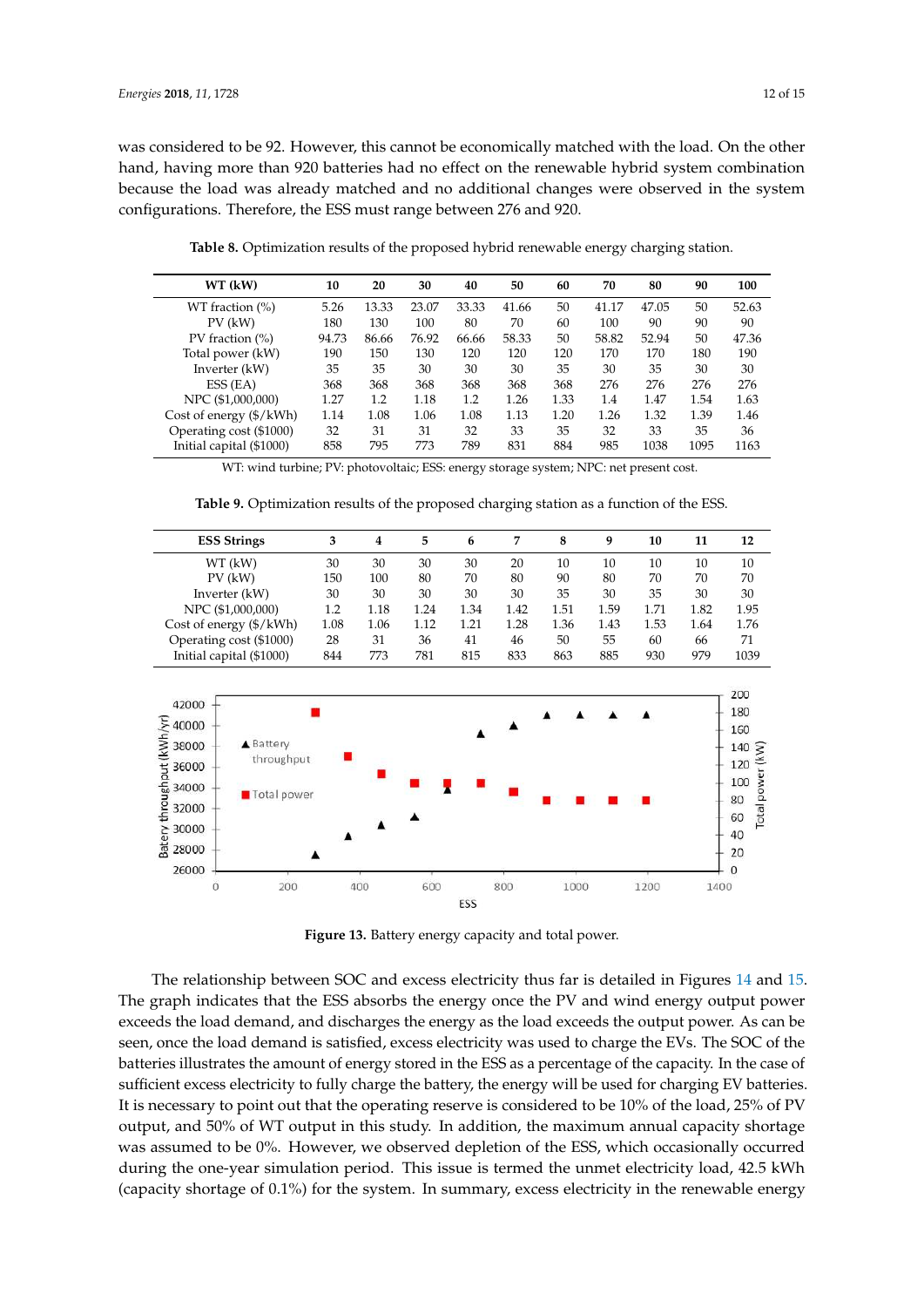system is used economically to charge the EV batteries. In this regard, the excess electricity (red line) of the entire system considering the EVs is zero.



**Figure 14.** Relationship between the excess electricity and charging EV batteries.



**Figure 15.** Relationship between the monthly variation in excess electricity and charging EV batteries.

### **5. Conclusions**

EVs are likely to play an essential role in the Korean auto industry. It is estimated that EV integration in Jeju Island will increase by 100% by 2030. In this study, we investigated the use of renewable energy technologies in an EV charging station for a smart home in off-grid small communities. Five EVs were considered in this study. The characteristics of the EVs were taken from the Tuktuk company as well as the IEC 61851-1 standard. Different configurations were considered in the proposed ESS system. We determined that the optimal case can be achieved when 368 batteries with 30 kW (inverter) and a total power of 130 kW with a 24% WT fraction and 76% PV system fraction. This combination had the lowest NPC of \$1,182,040. A single configuration was optimally tailored for the proposed charging station in terms of the total NPC to achieve a unique solution. However, further effort is required to investigate the details of the optimum design of a renewable energy charging station to provide practical information for designers in real installations. In other words, there are several aspects that must be taken into account when designing a renewable energy charging station for EVs. Here, we considered WT performance, optimal number of batteries, and range of batteries. Moreover, we determined the optimal ratio of solar and wind capacity to minimize the month-to-month fluctuation in energy availability using resource data. We considered the load profile to follow the availability of the renewable energy system, while still meeting the daily demand.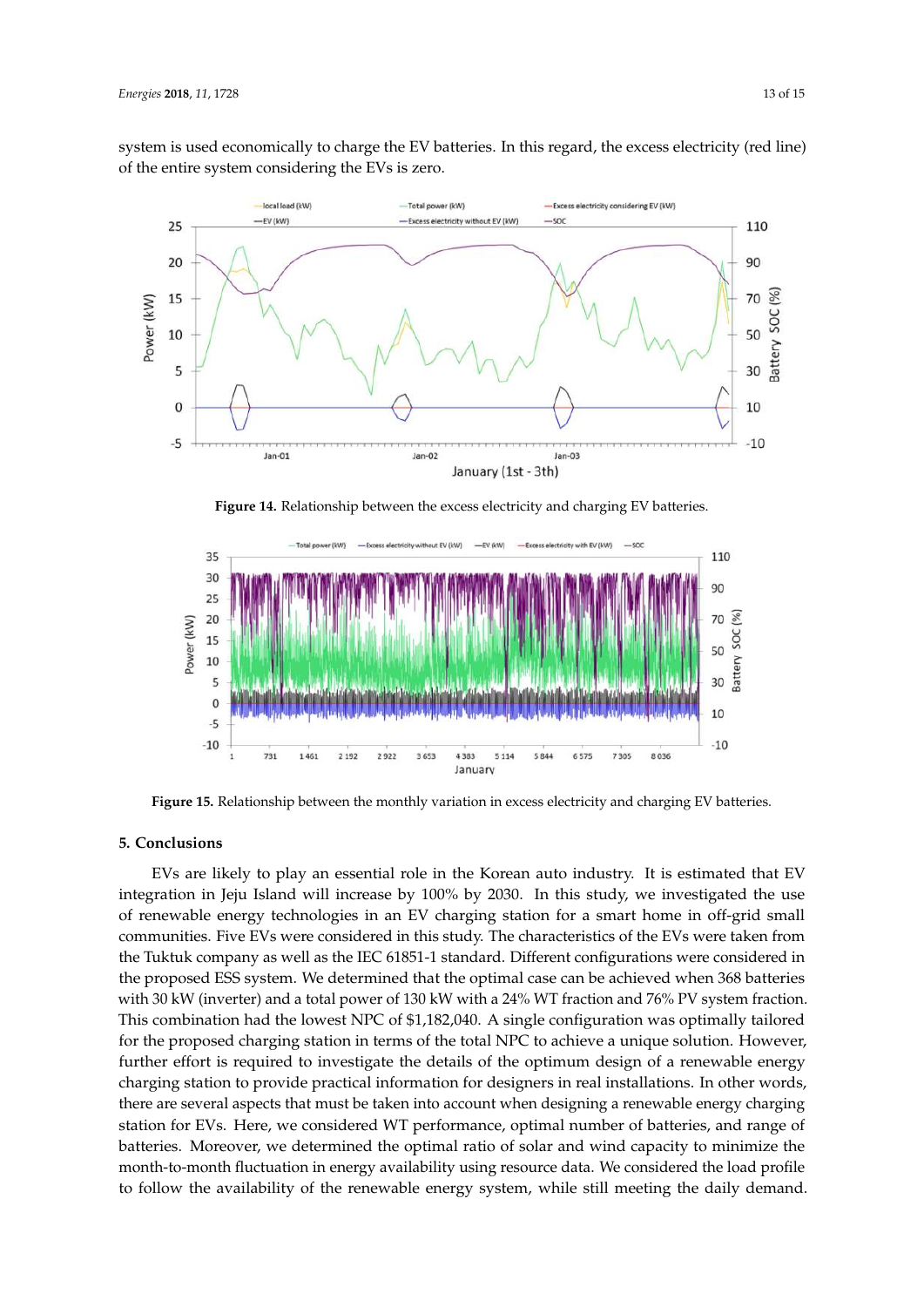Meanwhile, we explored the optimal size of the renewable energy system to the total energy demand during periods when wind and solar resources are at their maximum values. The key point of this study is the efficient use of excess electricity from the hybrid renewable energy by incorporating a system to charge the batteries of the EVs.

**Author Contributions:** A.A.: Original draft preparation, S.S.: Review and editing, J.S.M.: Fund acquisition, S.K.: Resources, J.H.L.: Supervision.

**Acknowledgments:** This work was supported by the Korea Institute of Energy Technology Evaluation and Planning (KETEP) and the Ministry of Trade, Industry & Energy (MOTIE) of the Republic of Korea (No. 20174030201670) and by the Ministry of Education (NRF-2016R1A6A1A03013567).

**Conflicts of Interest:** The authors declare no conflicts of interest.

## **References**

- 1. Hardmana, S.; Chandanb, A.; Tala, G.; Turrentine, T. The effectiveness of financial purchase incentives for battery electric vehicles—A review of the evidence. *Renew. Sustain. Energy Rev.* **2017**, *80*, 1100–1111. [CrossRef]
- 2. Tarroja, B.; Eichman, J.D.; Zhang, L.; Brown, T.M.; Samuelsen, S. The effectiveness of plug-in hybrid electric vehicles and renewable power in support of holistic environmental goals: Part 2—Design and operation implications for load-balancing resources on the electric grid. *J. Power Sources* **2015**, *278*, 782–793. [CrossRef]
- 3. Ajanovic, A.; Haas, R. Driving with the sun: Why environmentally benign electric vehicles must plug in at renewables. *Sol. Energy* **2015**, *121*, 169–180. [CrossRef]
- 4. Mesarić, P.; Krajcar, S. Home Demand Side Management Integrated with Electric Vehicles and Renewable Energy Sources. *Energy Build.* **2015**, *108*, 1–9. [CrossRef]
- 5. Fattori, F.; Anglani, N.; Muliere, G. Combining photovoltaic energy with electric vehicles, smart charging and vehicle-to-grid. *Sol. Energy* **2014**, *110*, 438–451. [CrossRef]
- 6. Schuster, S.F.; Brand, M.J.; Berg, P.; Gleissenberger, M.; Jossen, A. Lithium-ion cell-to-cell variation during battery electric vehicle operation. *J. Power Sour.* **2015**, *297*, 242–251. [CrossRef]
- 7. Bauer, S.; Suchaneck, A.; León, F.P. Thermal and energy battery management optimization in electric vehicles using Pontryagin's maximum principle. *J. Power Sour.* **2014**, *246*, 808–818. [CrossRef]
- 8. Zahabi, S.A.H.; Miranda-Moreno, L.; Barla, Ph.; Vincent, B. Fuel economy of hybrid-electric versus conventional gasoline vehicles in real-world conditions: A case study of cold cities in Quebec, Canada. *Transp. Res. Part D Transp. Environ.* **2014**, *32*, 184–192. [CrossRef]
- 9. Denholm, P.; Kuss, M.; Margolis, R.M. Co-benefits of large scale plug-in hybrid electric vehicle and solar PV deployment. *J. Power Sources* **2013**, *236*, 350–356. [CrossRef]
- 10. Wang, Z.; Wang, L.; Dounis, A.I.; Yang, R. Integration of plug-in hybrid electric vehicles into energy and comfort management for smart building. *Energy Build.* **2012**, *47*, 260–266. [CrossRef]
- 11. Atia, R.; Yamada, N. More accurate sizing of renewable energy sources under high levels of electric vehicle integration. *Renew. Energy* **2015**, *81*, 918–925. [CrossRef]
- 12. Tarroja, B.; Eichman, J.D.; Zhang, L.; Brown, T.M.; Samuelsen, S. The effectiveness of plug-in hybrid electric vehicles and renewable power in support of holistic environmental goals: Part 1—Evaluation of aggregate energy and greenhouse gas performance. *J. Power Sources* **2014**, *257*, 461–470. [CrossRef]
- 13. Schuller, A.; Flath, C.M.; Gottwalt, S. Quantifying load flexibility of electric vehicles for renewable energy integration. *Appl. Energy* **2015**, *151*, 335–344. [CrossRef]
- 14. Verma, A.; Raj, R.; Kumar, M.; Ghandehariun, S.; Kumar, A. Assessment of renewable energy technologies for charging electric vehicles in Canada. *Energy* **2015**, *86*, 548–559. [CrossRef]
- 15. Romo, R.; Micheloud, O. Power quality of actual grids with plug-in electric vehicles in presence of renewables and micro-grids. *Renew. Sustain. Energy Rev.* **2015**, *46*, 189–200. [CrossRef]
- 16. Schill, W.; Gerbaulet, C. Power system impacts of electric vehicles in Germany: Charging with coal or renewables? *Appl. Energy* **2015**, *156*, 185–196. [CrossRef]
- 17. Carrión, M.; Zárate-Miñano, R. Operation of renewable-dominated power systems with a significant penetration of plug-in electric vehicles. *Energy* **2015**, *90*, 827–835. [CrossRef]